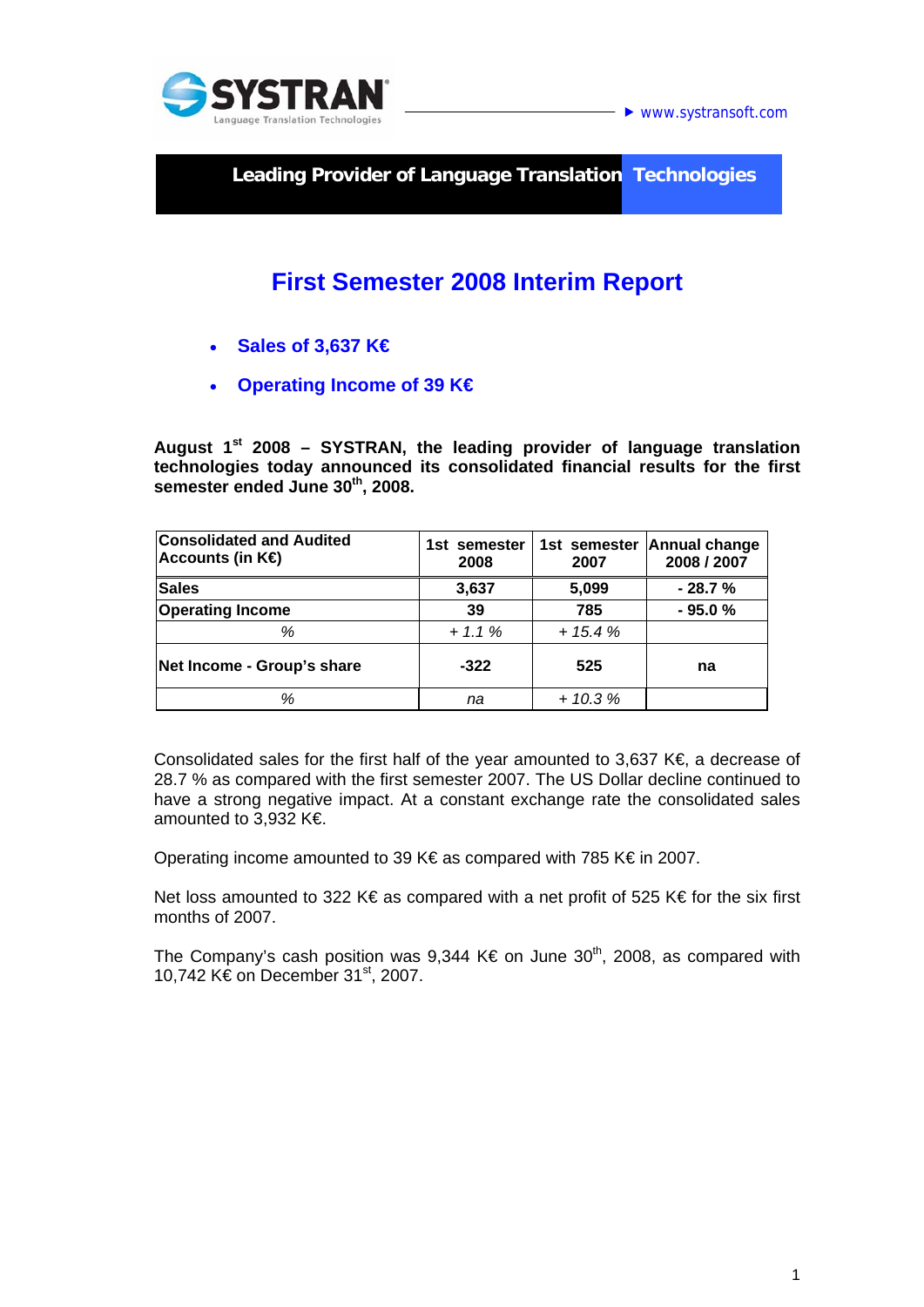| In K€                        | 1st<br>semester<br>2008 | In<br>%<br>of total | 1st<br>semester<br>2007 | In<br>%<br>of total | <b>Annual</b><br>change<br>2008 / 2007 |
|------------------------------|-------------------------|---------------------|-------------------------|---------------------|----------------------------------------|
| <b>Software Publishing</b>   | 2,927                   | 80.5%               | 4,017                   | 78.8%               | $-27.1%$                               |
| <b>Professional Services</b> | 710                     | 19.5 %              | 1,082                   | 21.2%               | $-34.4%$                               |
| <b>Consolidated Sales</b>    | 3,637                   | 100.0%              | 5,099                   | 100.0 %             | $-28.7%$                               |

### **Activities - First Semester 2008**

Sales generated from software licenses totaled 2,927 K€, a decrease of 27.1 % as compared with the first semester of 2007. This decrease is the result of a decline in sales of *Desktop* Products. For the first semester 2007, *Desktop* Products benefited from a successful new version release.

Professional Services sales amounted to 710 K€ as compared with 1,082 K€ for the same period last year, a decrease of 34.4 %. These results reflect fewer orders received from the US Federal Government during the past quarters. SYSTRAN Software, Inc. recently renewed its contract with US Federal Government and total work orders amounted to 1,596 KUSD as compared with 721 KUSD at June 30, 2007.

During the first quarter of 2008 SYSTRAN launched the new version 6 of its *Server* Products. This launch occurred at the end of the first quarter and had little impact on second quarter revenues.

## **Outlook**

SYSTRAN's efforts are now focused on the commercial release of the version 6 Server Products expected to drive revenue growth from *Corporate* customers.

Development of SYSTRAN's version 7 has commenced. The primary goal of this version is to improve translation quality with new translation engines.

Sales for the second quarter of 2008 are lower than those in the second quarter of 2007. Growth between the second and first quarters of 2008 is lower than the same period of 2007. SYSTRAN continues to face a depressed economic environment and has no visibility on the Euro / US Dollar exchange rate. Because of the combination of these factors, SYSTRAN currently expects that sales and operating income for the second half of 2008 will be similar or higher than the first semester of 2008.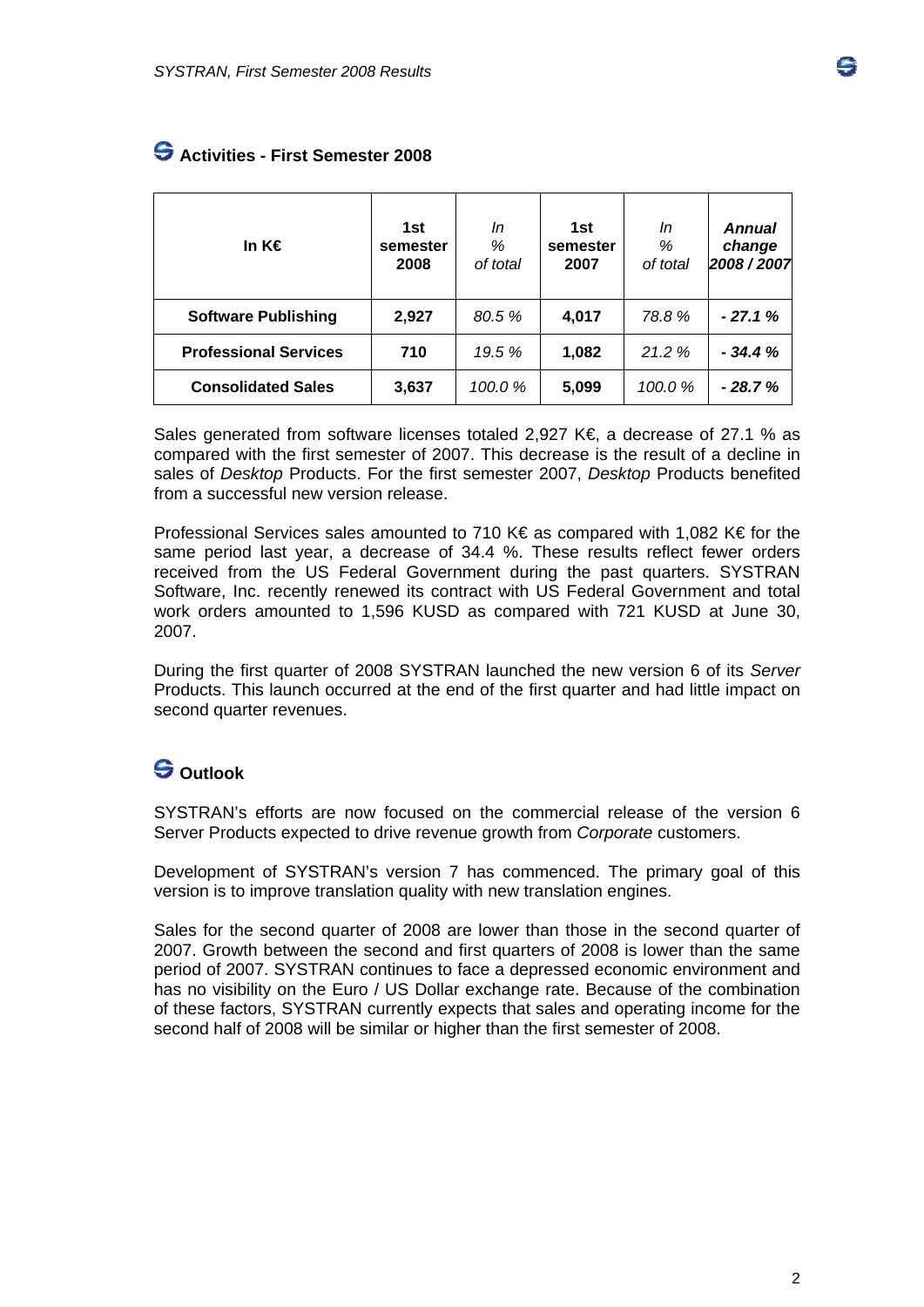## **S** About SYSTRAN

SYSTRAN is the market leading provider of language translation software products and solutions for the desktop, enterprise and Internet that facilitate communication in 52 language combinations and in 20 vertical domains. With over three decades of expertise and research and development, SYSTRAN's software is the choice of leading global corporations, portals including AltaVista™, Yahoo!®, and Microsoft®, and public agencies like the US Intelligence Community and the European Commission.

Use of SYSTRAN products and solutions enhance multilingual communication and increase user productivity and time-savings for B2E, B2B and B2C market segments as they deliver real-time language solutions for search, content management, online customer support, intra or inter company collaboration, and eCommerce.

SYSTRAN is headquartered in Paris, France with a North American office located in San Diego, California, USA.

SYSTRAN (Code ISIN FR0004109197, Bloomberg: SYST NM, Reuters: SYTN.LN) is listed on EuroNext Paris, Compartiment C. For more information, visit [www.systransoft.com](http://www.systransoft.com/)

#### *Contact*

Dimitris SABATAKAKIS, Chairman & CEO Telephone: +33 (0)1 47 96 86 86 Fax: +33 (0)1 46 98 00 59 Email: sabatakakis@systran.fr

Revenue for the third quarter of 2008 will be announced on November  $7<sup>th</sup>$ , 2008.

This Press Release is available for download at: <http://www.systran.co.uk/translation/systran/investors/press-releases>

Half-Year financial report is available for download at: <http://www.systran.co.uk/translation/systran/investors/financial-report/half-year> e